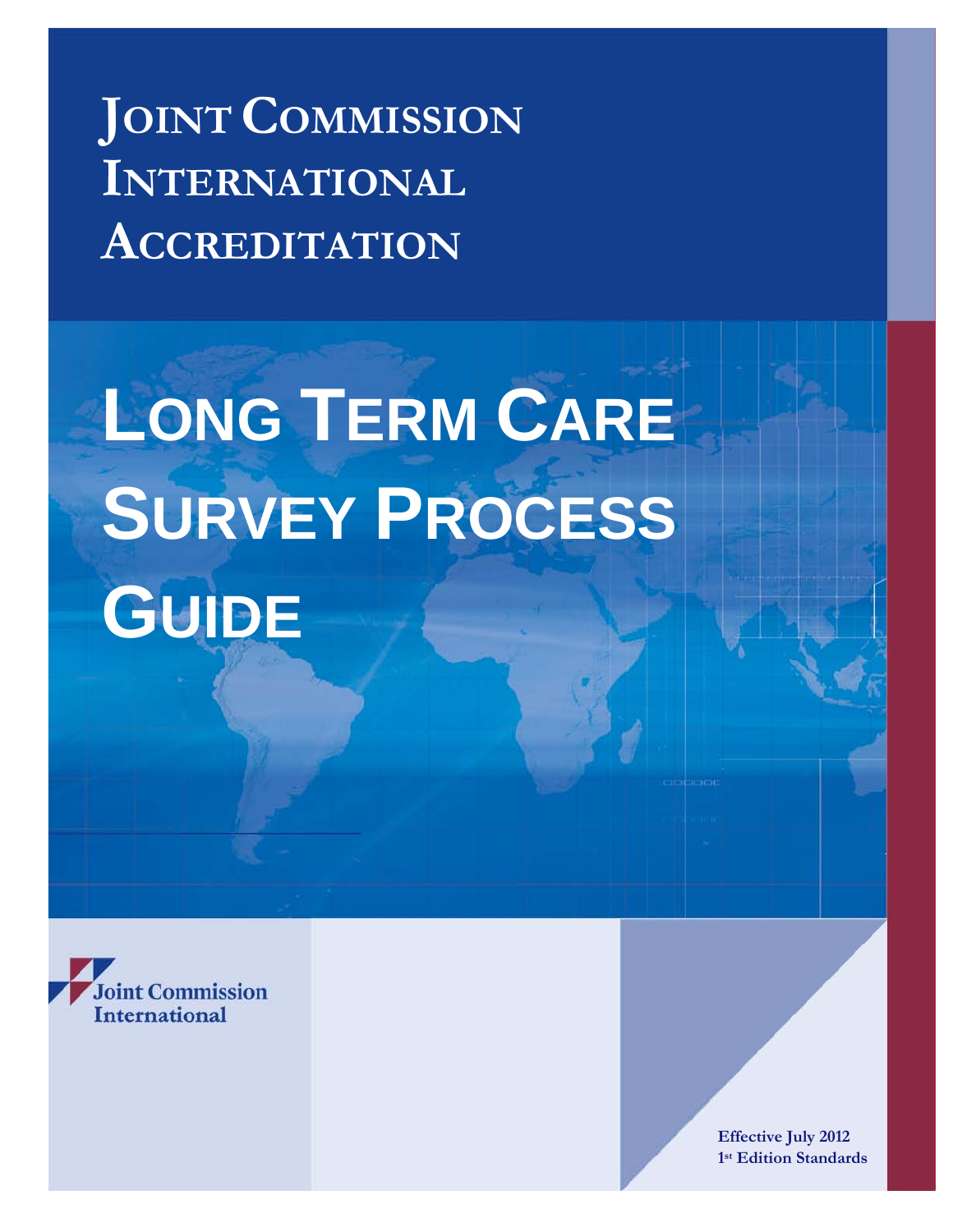# JOINT COMMISSION INTERNATIONAL ACCREDITATION LONG TERM CARE SURVEY PROCESS GUIDE **First Edition Standards** Effective 1 July 2012

## **TABLE OF CONTENTS**

## Survey Agenda - Detailed Descriptions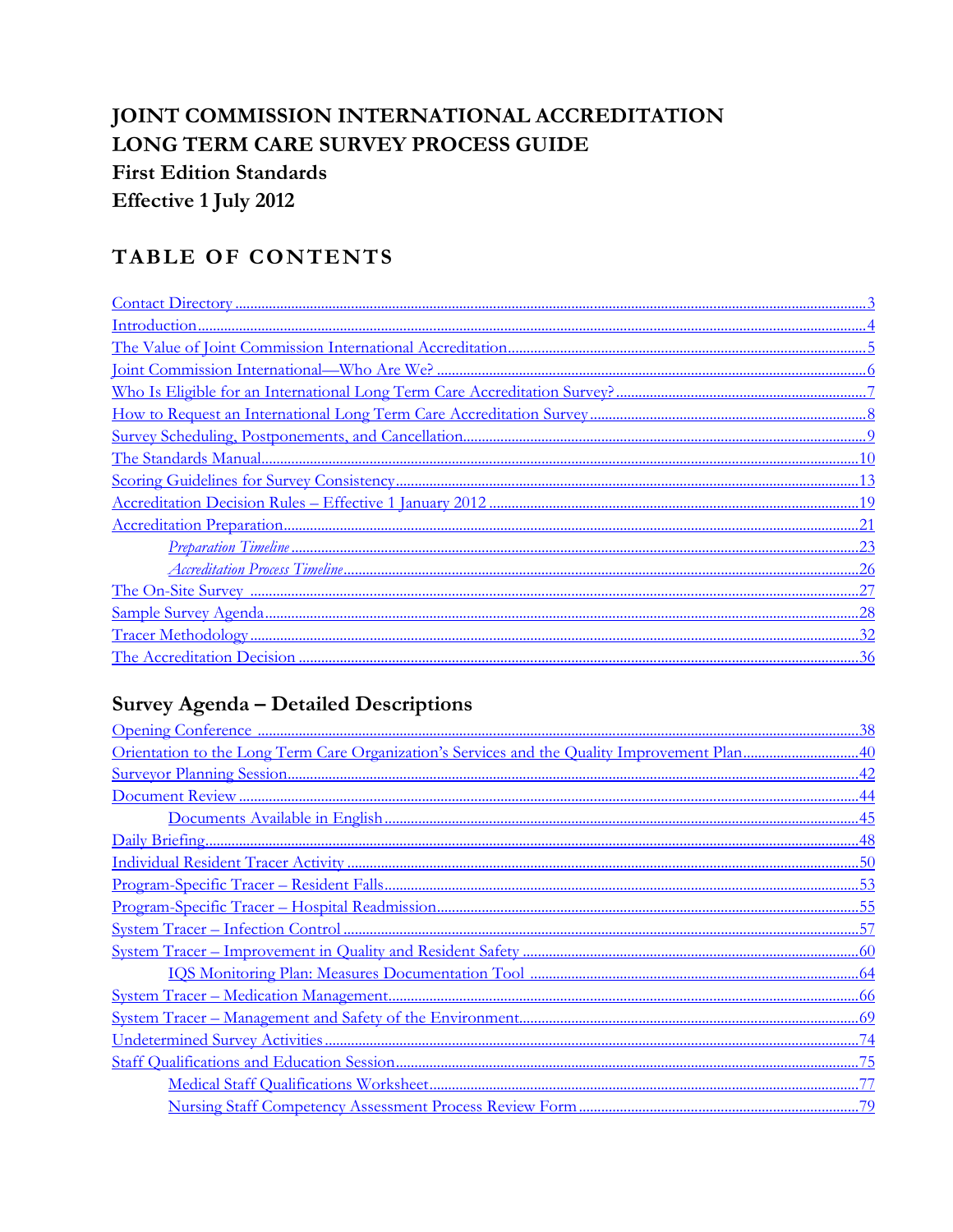### Joint Commission International Accreditation Standards for Long Term Care Survey Process Guide

| Education Session: Long Term Care Decision Rules, Scoring Guidelines, and Strategic Improvement Plan (SIP)86 |  |
|--------------------------------------------------------------------------------------------------------------|--|
|                                                                                                              |  |
|                                                                                                              |  |
|                                                                                                              |  |

## **Survey Planning - Reference Lists**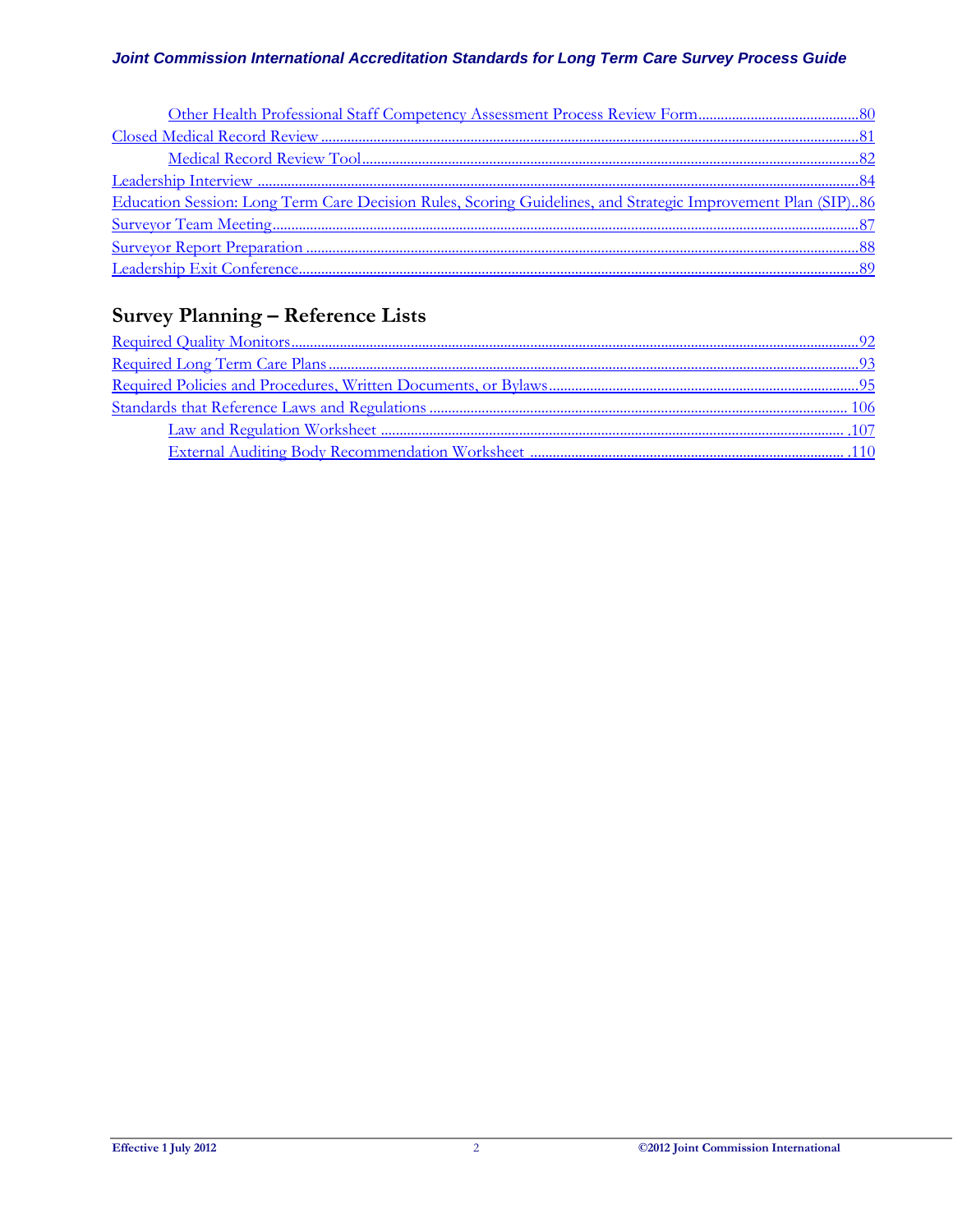# <span id="page-3-0"></span>**Contact Directory**

### **Joint Commission International Accreditation Office**

1515 West 22nd Street, Suite 1300W Oak Brook, IL 60523 USA Phone: +1.630.268.4800 Fax: +1.630.268.2996 E-mail: jciaccreditation@jcrinc.com

Contact Joint Commission International for any of the following:

Inquire about a completed Application for Survey, survey date or schedule, or assistance with specific problems or information related to accreditation

Register for or receive information about education programs and purchase or inquire about publications

### **Joint Commission International website** — www.jointcommissioninternational.org

Visit the website to obtain any of the following:

- General information about accreditation
- Joint Commission International news
- Information about accreditation status for specific organizations
- Application for Survey
- Frequently asked questions (FAQs)
- *JCInsight,* JCI's newsletter
- Revisions to standards
- Standards
- To submit a complaint about an accredited organization

### **Joint Commission Resources website** — www.jcrinc.com

Visit the website to obtain any of the following: Information about upcoming education programs Catalog of publications Access to official JCI publications and e-books Video streaming presentations